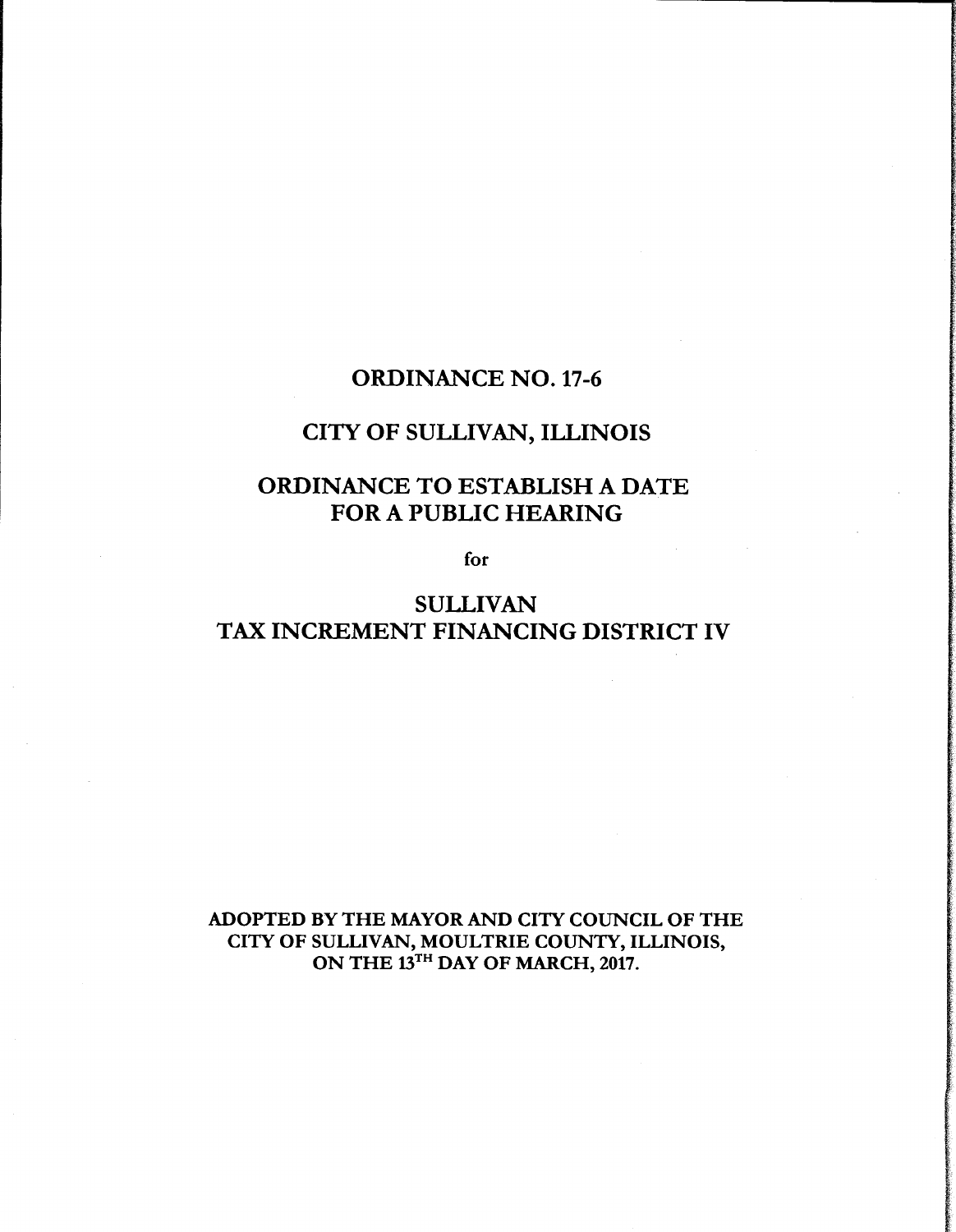#### ORDINANCE NO. 17-6

### CITY OF SULLIVAN, ILLINOIS ORDINANCE TO ESTABLISH A DATE FOR A PUBLIC HEARING for

#### SULLIVAN TAX INCREMENT FINANCING DISTRICT IV

WHEREAS, the "Tax Increment Allocation Redevelopment Act", 65 ILCS 5/11-74.4-1 et. seq., as amended (hereinafter referred to as the "Act") provides for municipalities to create within their corporate boundaries tax increment financing redevelopment areas; and

**WHEREAS,** the City of Sullivan, Moultrie County, Illinois, (the "City"), has determined that the stable economic and physical development of certain areas within the City are endangered by the presence of blighting factors as defined in said Act; and

WHEREAS, pursuant to Section 11-74.4-4.2 of the Act the City approved Ordinance No. 17-1 on January 23, 2017, authorizing the establishment of <sup>a</sup> Tax Increment Financing" Interested Parties Registry" and adopted Registration Rules with regard to such Registry for Sullivan TIF District IV;and

WHEREAS, pursuant to Section 11-74.4-5 of the Act, the City Council must cause a Public Hearing to be held on the proposed Sullivan TIF District IV Redevelopment Plan, Redevelopment Projects and <sup>a</sup> designation of <sup>a</sup> Redevelopment Project Area; and

**WHEREAS,** pursuant to Section 11-74.4-6(c) of the Act, the City shall provide notice by certified mail to each taxing district which levies <sup>a</sup> tax within the Redevelopment Project Area and the Illinois Department of Commerce and Economic Opportunity (DCEO) not less than forty-five (45) days prior to the date set for the Public Hearing. Said Notice of the Public Hearing shall include the date, time and location of the Public Hearing, and an invitation to each taxing district and DCEO to submit comments to the City, in care of the Clerk of the City of Sullivan, City Hall, 2 West Harrison Street, Sullivan, Illinois 61951, concerning the subject matter of the Public Hearing prior to the date of the Public Hearing; and

WHEREAS, pursuant to Section 11-74.4-5(b) of the Act the City shall convene a Joint Review Board meeting to be held at least fourteen (14) days but not more than twenty-eight (28) days after the mailing of notice of the Public Hearing as referenced above. This Joint Review Board shall consist of a representative selected by each community college district, the local elementary school district and high school district or each local community unit school district, park district, library district, township, fire protection district, the county, this City and <sup>a</sup> public member to be selected by <sup>a</sup> majority of the other board members. The City will provide notice of the convening of the Joint Review Board to the applicable taxing districts; and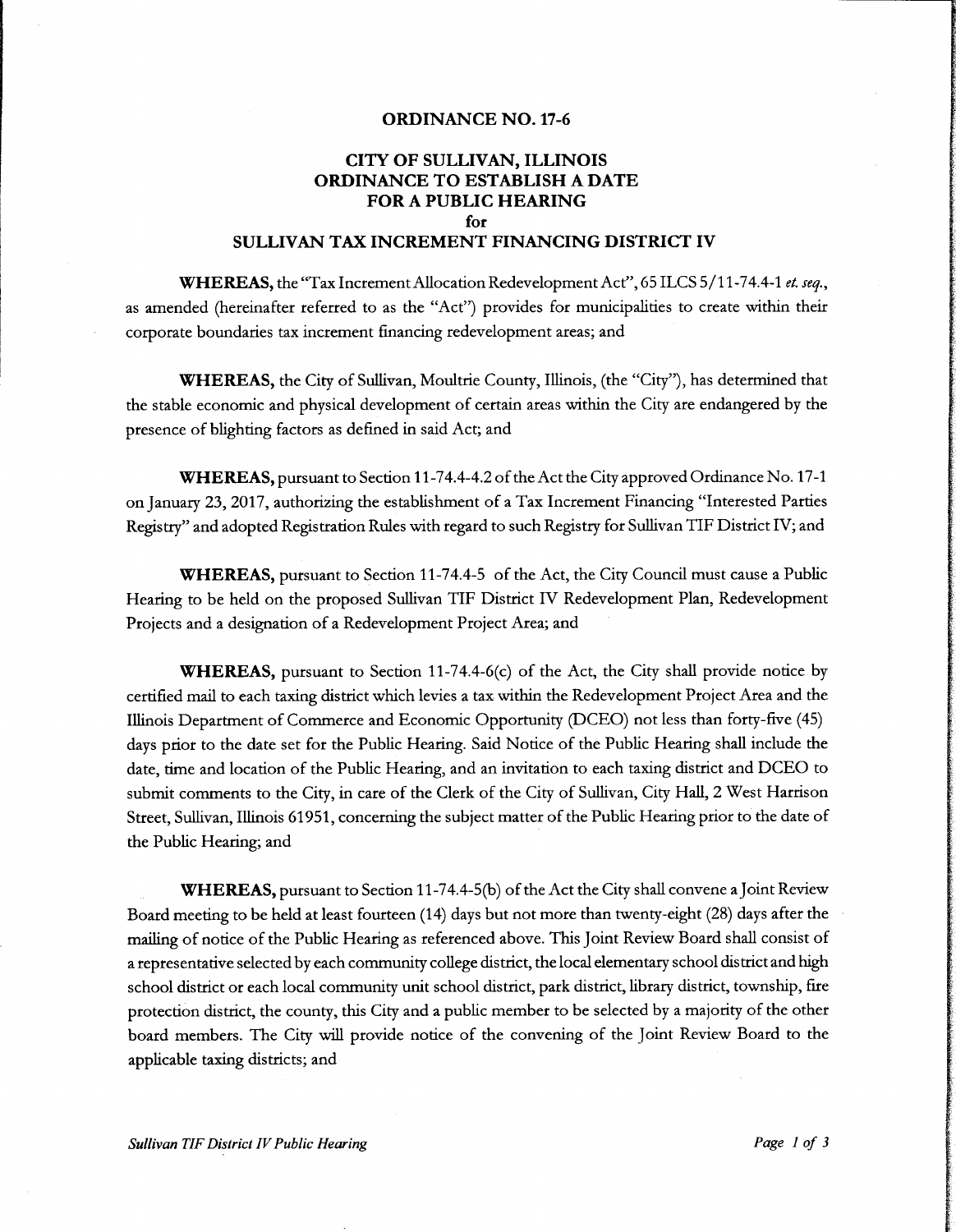WHEREAS, pursuant to Section 11-74.4-5(a) of the Act the City shall provide notice by mail of the availability of the Redevelopment Plan and Qualification Report, including how to obtain this information, within <sup>a</sup> reasonable time after the adoption of this Ordinance, to all residential addresses that, after <sup>a</sup> good faith effort, the municipality determines are located within 750 feet of the boundaries of the proposed Redevelopment Project Area and to those residents and organizations that have registered with the City for that information in accordance with the registration guidelines established by the City under Section 11-74.4-4.2 in the "Interested Parties Registry"; and

WHEREAS, pursuant to Section 11-74.4-6 of the Act, the City shall provide notice of this Public Hearing by publication and mailing. Notice by publication shall be given at least twice, the first publication to be not more than thirty (30) or less than ten (10) days prior to the Public Hearing, in a newspaper ofgeneral circulation within the taxing districts in the Area, and said notice by mailing to be given by depositing such notice in the United States mail by certified mail not less than ten ( 10) days prior to the date set for the Public Hearing addressed to the person or persons in whose name the general taxes for the last preceding year were paid on each lot, block, tract, or parcel ofland lying within the Redevelopment Project Area and by regular U.S. mail to all residents of the Redevelopment Project Area.

The balance of this page is intentionally blank.]